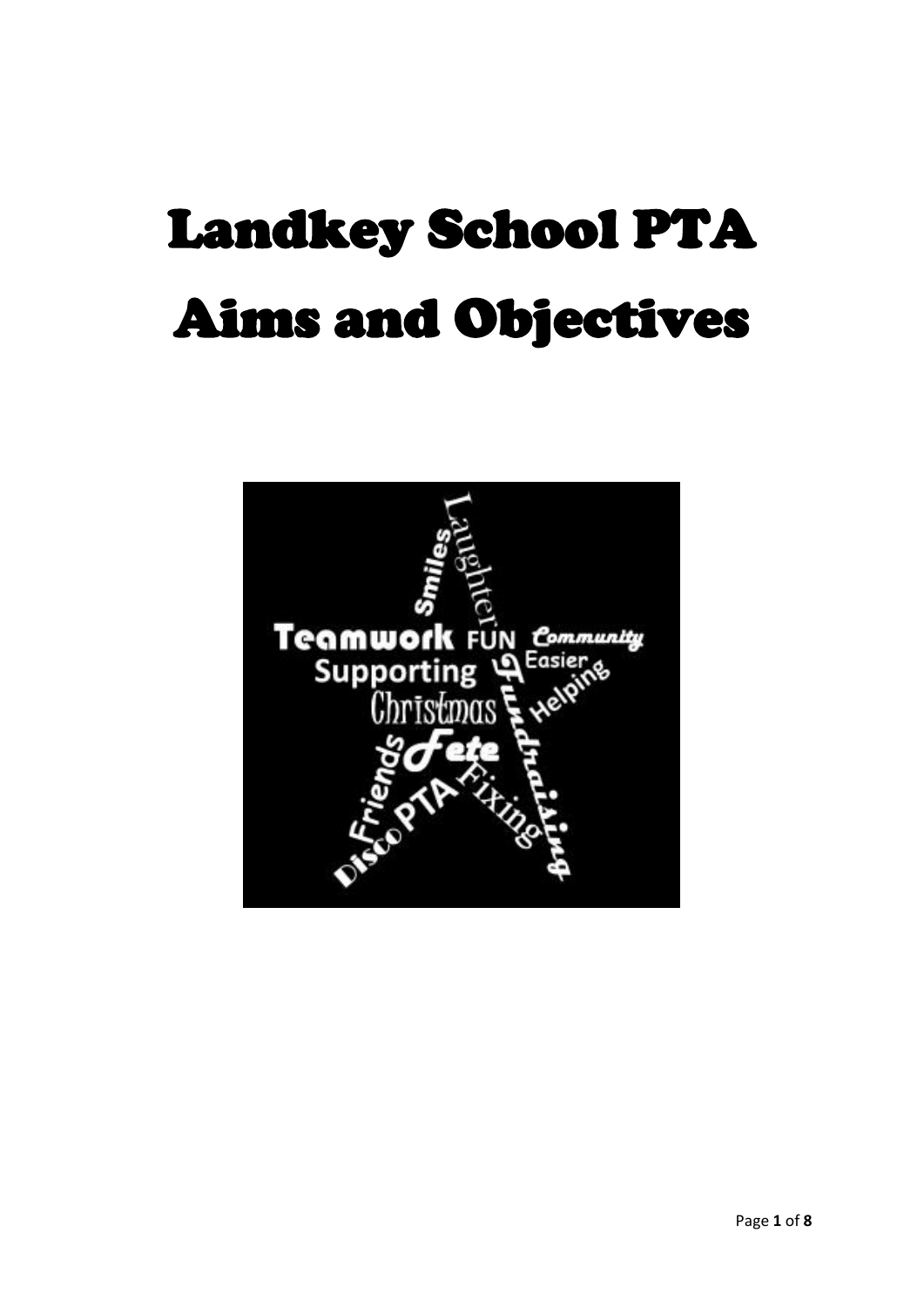# **Contents**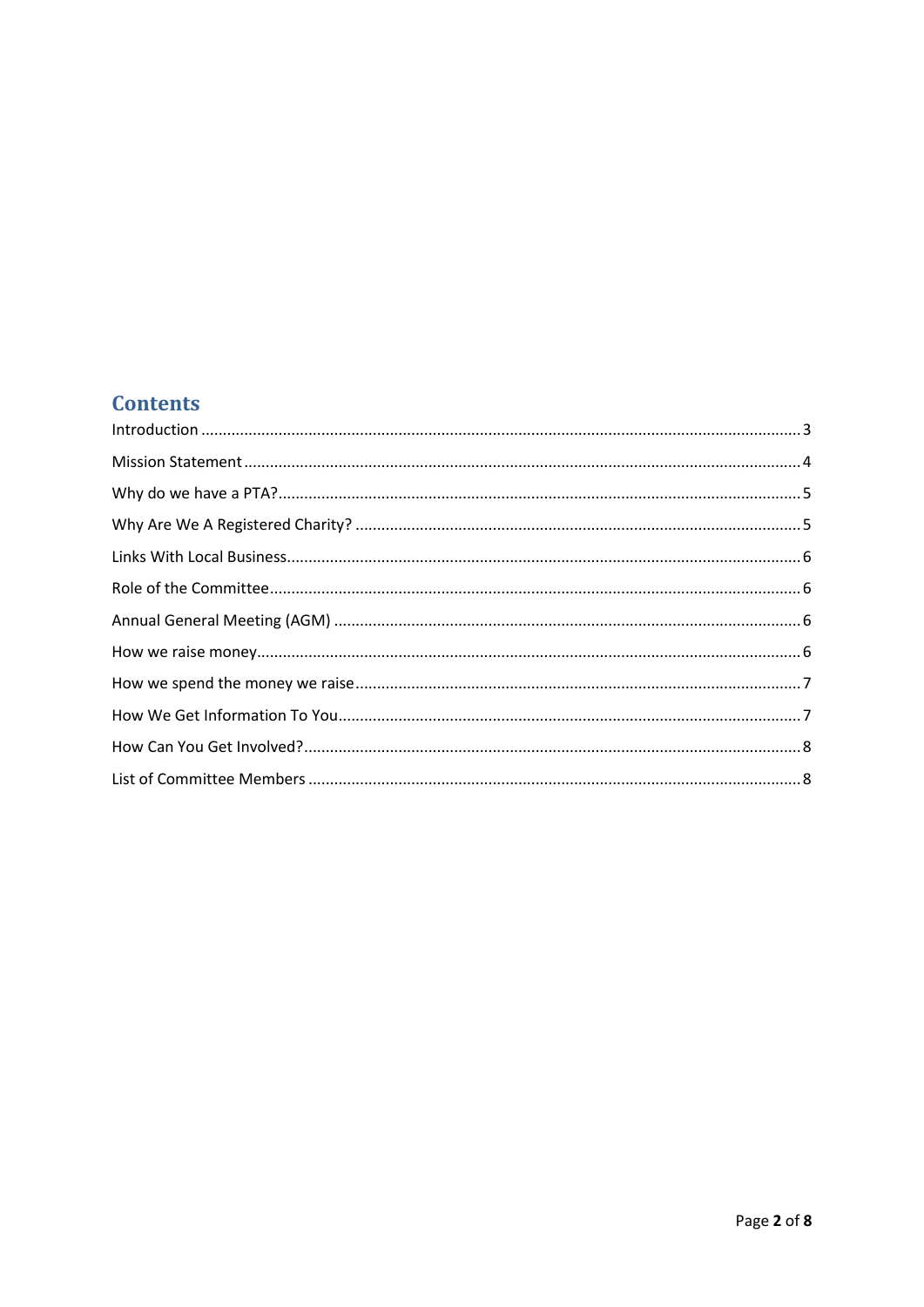# <span id="page-2-0"></span>**Introduction**

The school has a very active and well supported PTA. All parents, carers and staff are automatically members. The PTA aims to encourage good relations between staff, parents and others associated with the school, to support the school and to advance the education of the pupils in it. The objectives of the PTA are; to organise fund-raising activities, to involve as many people as possible and to make the activities fun!

The PTA isn't just about raising money for the school, our role is wider than that, and has the education of our children at the heart of it. We aim to expand upon this in the future.

We are always looking for input and suggestions on what else we can do to support this fabulous school. If you have any comments or suggestions you can either raise these at one of the monthly PTA meetings or by e-mailing us at jude nash@icloud.com. We look forward to hearing from you.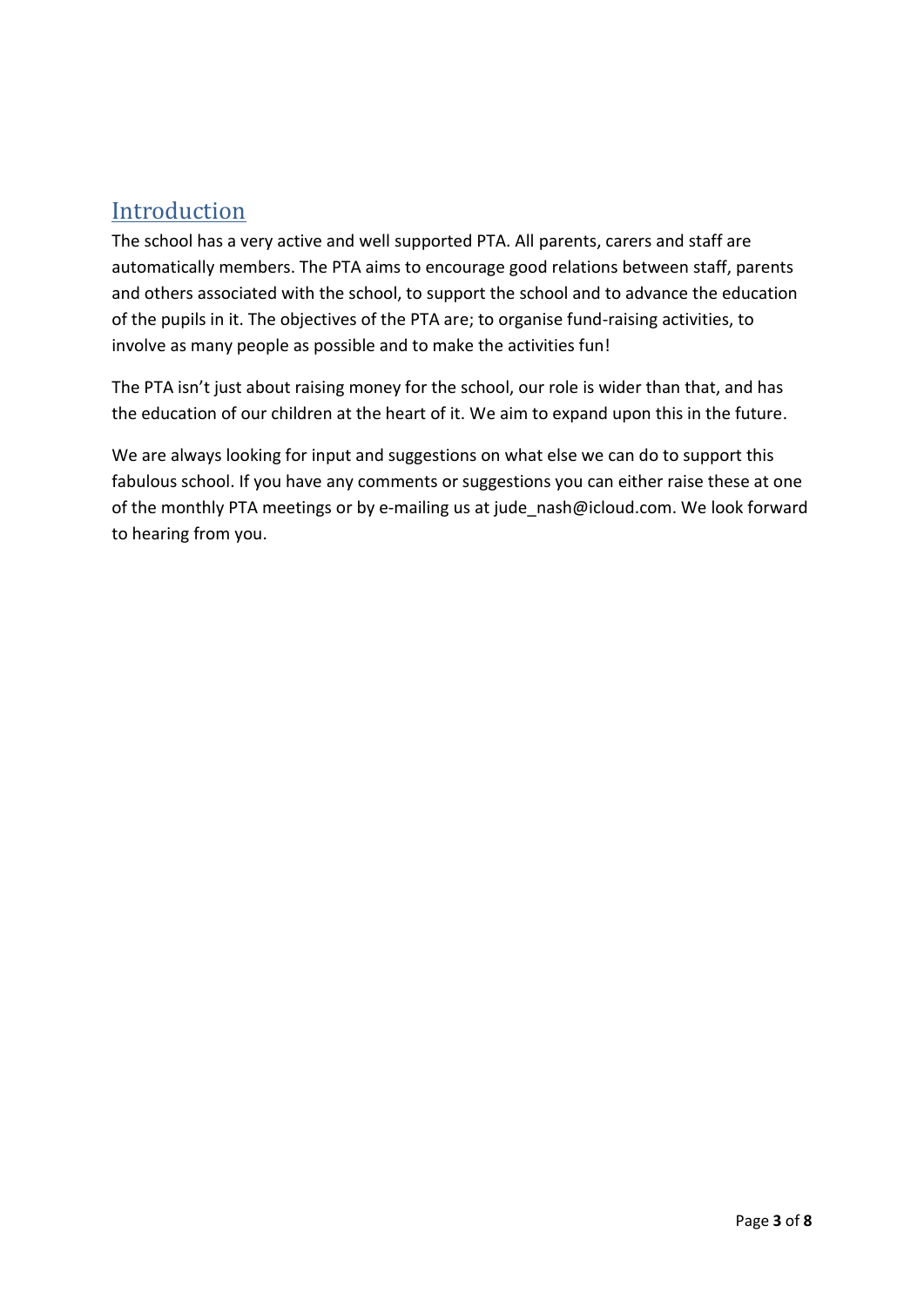#### <span id="page-3-0"></span>**Mission Statement**

Landkey School PTA aim to:

 $\bigodot$  Develop effective relationships between the staff, parents and others associated with the school

Arrange events and activities that raise funds for equipment and projects in school to enhance the education of the pupils

 $\bigodot$  Organise social events for the enjoyment of the pupils, their families and the wider community.

Support the school in making the leaving year a special one for pupils.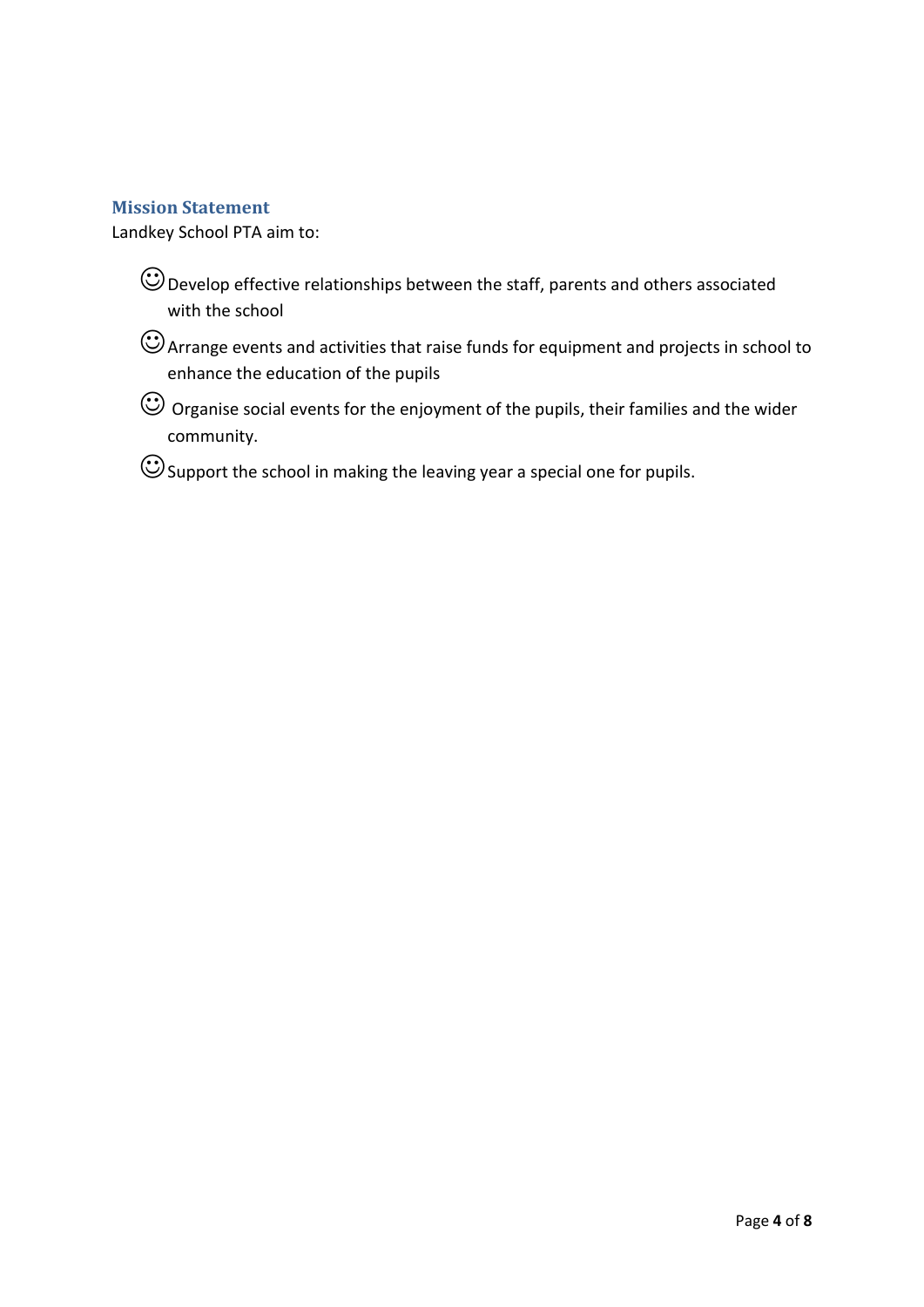#### <span id="page-4-0"></span>**Why do we have a PTA?**

We are very fortunate at Landkey to have a PTA that is an integral part of the school. In its time the PTA has raised many thousands of pounds, which have been spent on improving equipment and resources to enhance our children's education and the facilities in school in general.

But it is much, much more than just fundraising. The PTA exists to provide closer links between home and school, and it is an excellent way to bring staff, parents and friends together socially in support of the school working towards a common goal. And it's fun! Just ask any of the PTA Committee members. Obviously as in any organisation, there are times when it is more 'challenging', but with the continued support of parents and staff, our PTA has always succeeded in its efforts.

All parents and members of the local community can get involved if they want to, even if they only have a small amount of time available, and all parents are automatically members of the Association when they join our school.

The PTA is extremely conscious of the ethos and morals of Landkey school, and we try very hard when organising and planning events to respect this. Not all of our events are run as fundraisers. Our children's discos are run mainly with the aim of giving the children a good time.

### <span id="page-4-1"></span>**Why Are We A Registered Charity?**

The Charities Act 1993 requires organisations such as ours with an annual income in excess of £1,000 to register with the Charity Commission. As a Charity we must abide by Charity Commission rules and regulations and we are bound by a Constitution. Our Constitution lays down rules about how we operate as a PTA and how we conduct ourselves.

Being a Registered Charity gives us many extra benefits.

We are able to apply for Gift Aid, which can earn us an extra 28.2p in every pound donated to the PTA.

 $\odot$  We can raise funds more easily from grant giving trusts, local businesses etc.

 $\bigodot$  We can take advantage of charity matched giving schemes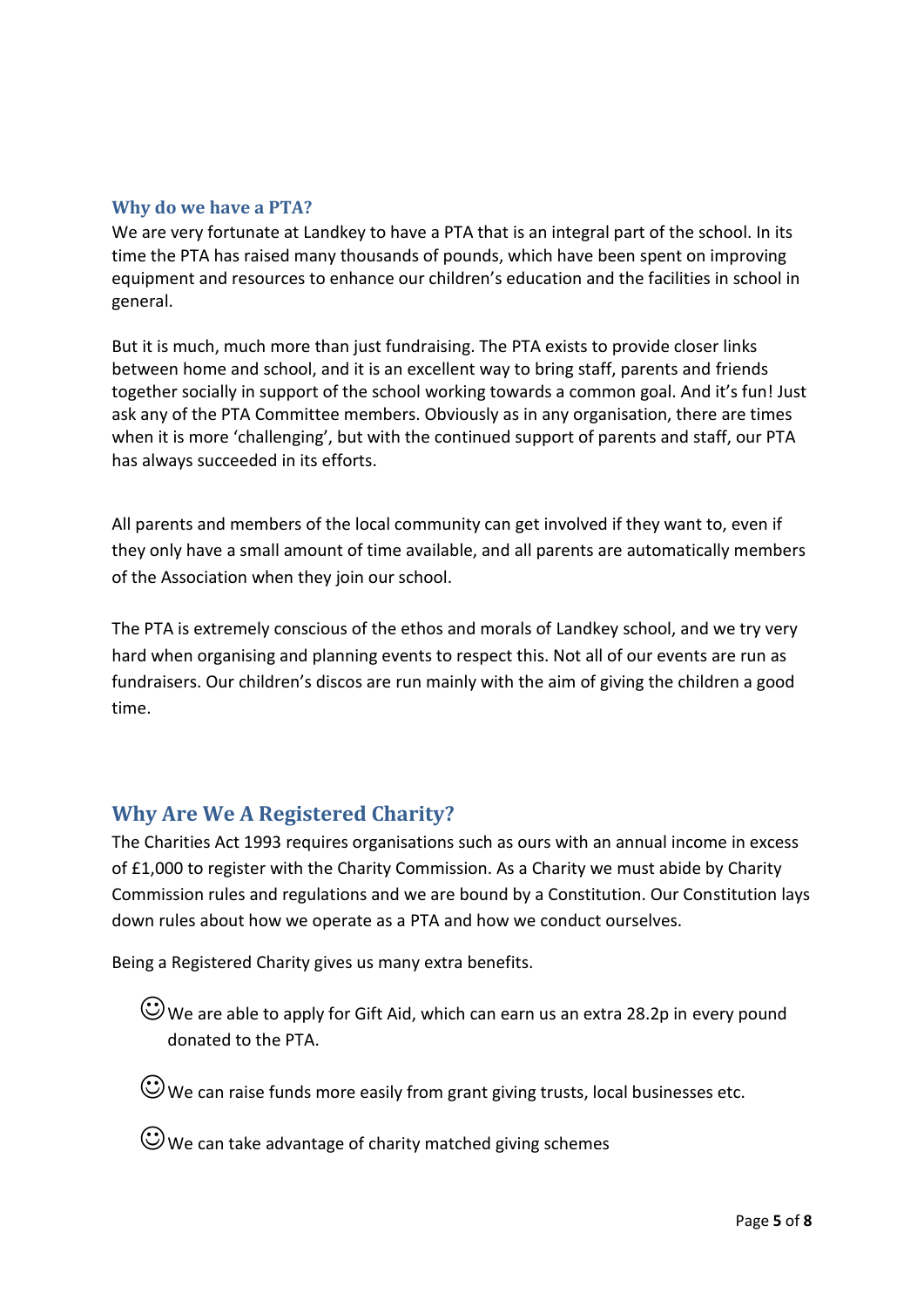## <span id="page-5-0"></span>**Links with Local Business**

We have, over time, developed strong links with the local community and are always well supported by both residents and businesses, for which we are very grateful. Many of our local shops are very generous in their donations of raffle prizes etc, and some have taken part in our Christmas and Summer Fairs.

## <span id="page-5-1"></span>**Role of the Committee**

Our PTA Committee consists of seven Officers (Chair, Vice Chair, Treasurer, Vice Treasurer, Secretary, School Liaison and Grants Co-ordinator). We also have many other members to make up the full Committee.

The Committee meet on a regular basis usually once a month outside of school and working hours – guests are always welcome at the committee meetings. Smaller working groups meeting as necessary to organise our bigger events.

## <span id="page-5-2"></span>**Annual General Meeting (AGM)**

Our Annual General Meeting is held at the beginning of the autumn term, and this is an opportunity for all parents to come along and hear in more detail about events run and funds raised, and how the money has been spent. It is also the occasion when we elect our new Committee.

A list of current PTA Committee members is at the back of this booklet for your information. Updated lists are sent out each year after the PTA AGM.

## <span id="page-5-3"></span>**How we raise money**

Throughout the academic year, the PTA arranges a variety of events which raise money for school funds and just as importantly enable pupils, parents, and teachers to have some fun together. The activities that are held during the year include something for parents/carers as well as the children. They generally include a Christmas event, Summer Fair, Valentines, Summer and Halloween Disco, an event/competition at Easter, a quiz night/auction, movie nights and home bakes. All the events rely on the generous support of parents/carers and everyone is most welcome to participate in whichever way they prefer.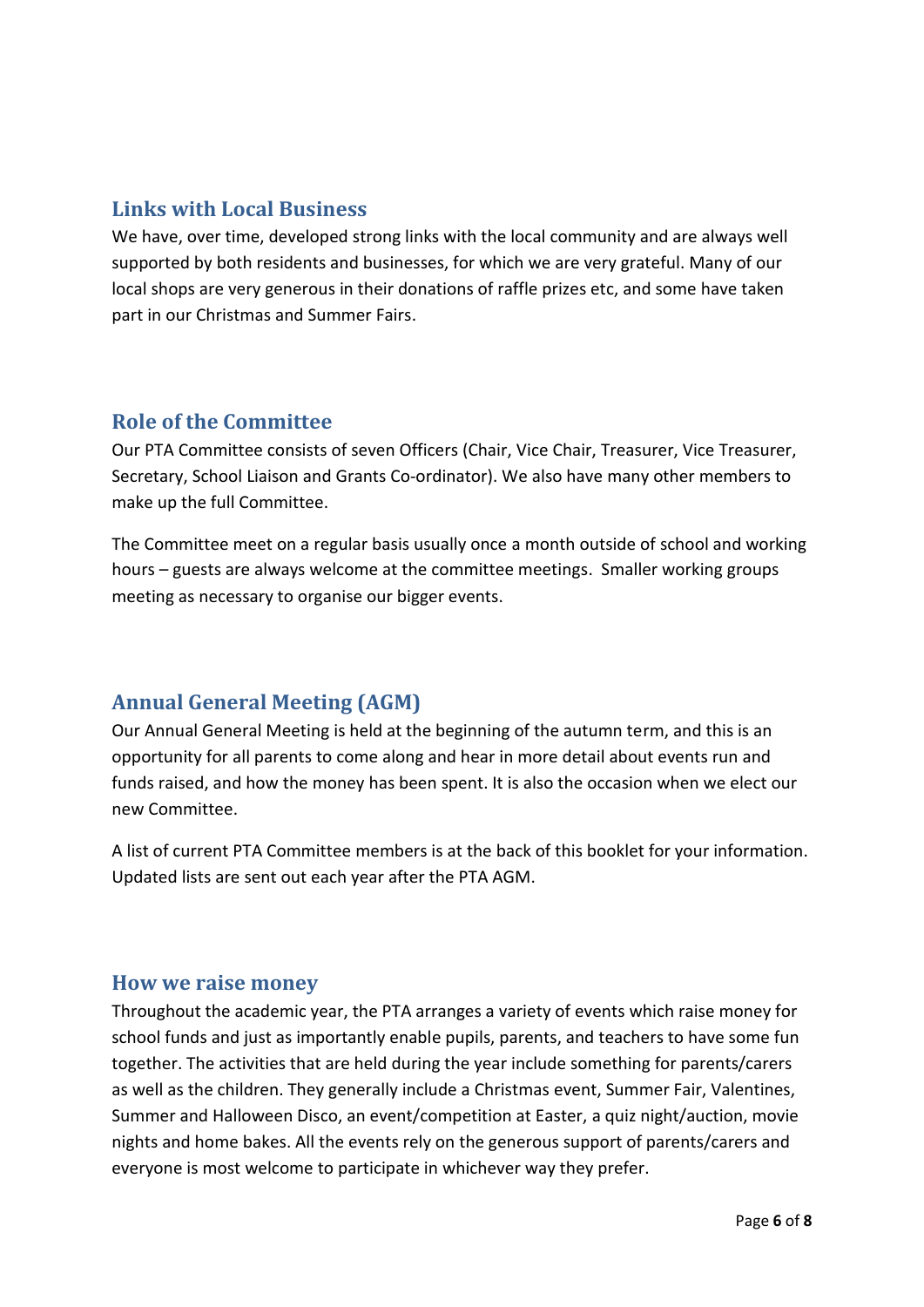We also apply for any relevant grants from local charitable organisations that the committee feel are appropriate. Any funding received is tied to the purpose applied for and we have a responsibility to ensure it is used in accordance to the application details.

#### <span id="page-6-0"></span>**How we spend the money we raise**

Once money is raised from events the funds are banked straight away. It is at our PTA Committee Meetings, that the decisions on how to spend the money are taken.

Usually, the school will have a 'wish list' of items that the school would like to purchase. Sometimes this will be as a result of the children asking for something; at other times it will be for resources to improve a particular area of the curriculum or school environment. In the main the PTA funds are for the 'extras' not provided for by the school budget, that make our children's learning experiences so much more fulfilling and exciting. At staff meetings, the School liaison will gather requests and bring these to the PTA meeting for the committee to vote and approve funding. We always endeavour to spend our funds in ways that will benefit all our children across all areas of the school and curriculum.

The money we raise is usually spent fairly quickly. That way, you can be sure that in supporting our school, your and everybody's child will feel the benefit. Of course there are times when we have a big project underway that we need to save money for.

The PTA also have ongoing commitments every year.

 $\bigcirc$  Yearbooks for leavers Leavers trip (usually Bowling)  $\bigodot$  Residential coach transport  $\odot$  Swimming transport donation Christmas party donation  $\bigcirc$  Sports Day ices Crackers for Christmas lunch

### <span id="page-6-1"></span>**How We Get Information To You**

We collaborate with the school to use the school newsletters sent home via 'pupil post' or email. The newsletters give forthcoming dates for events also updates and requests for help when we are